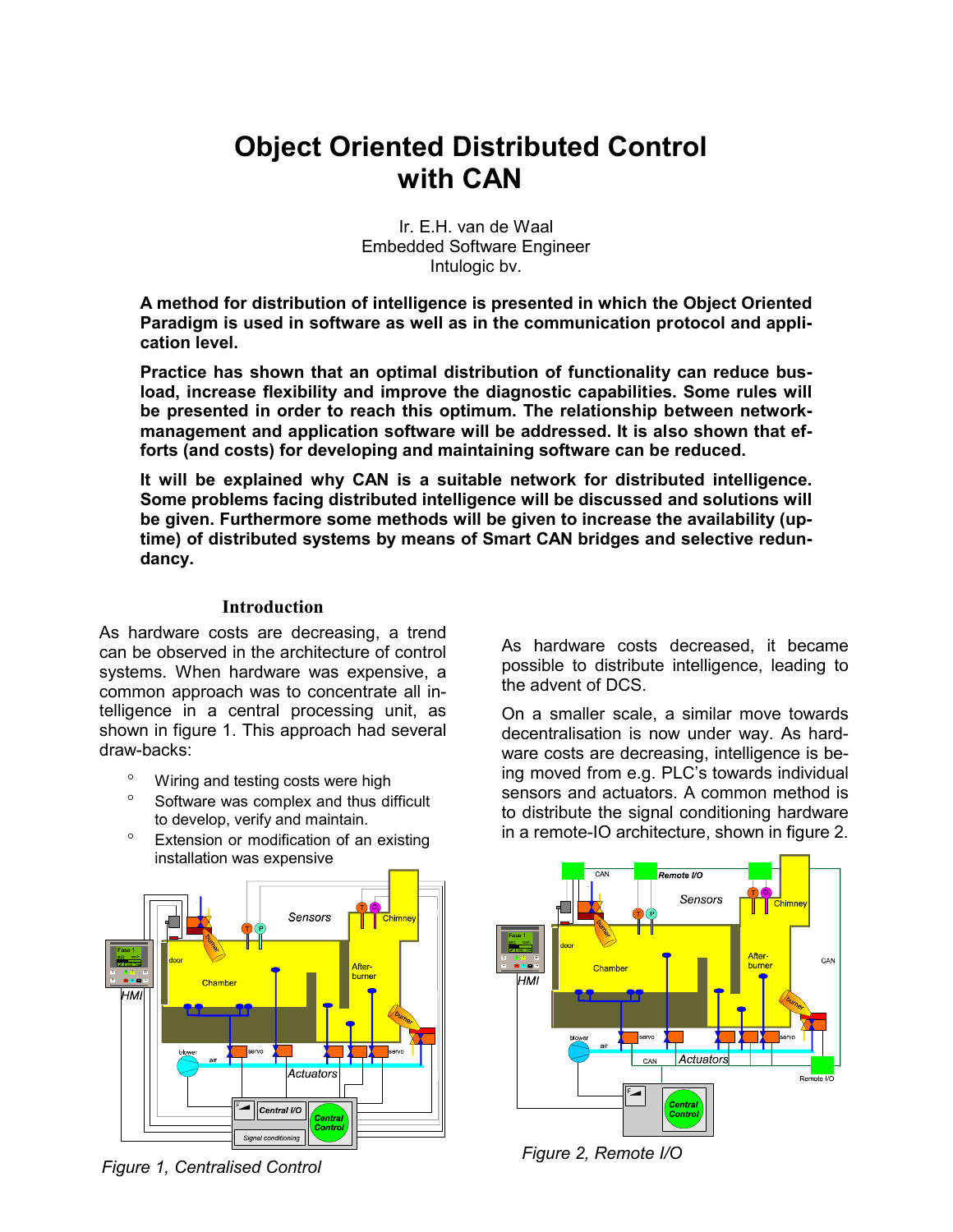Through using this architecture, wiring costs can be reduced significantly, but the other issues mentioned above are not addressed. There still is a considerable amount of centralised software, which is becoming increasingly difficult to develop and maintain as installations are subject to increasingly complex demands in the area's of product

quality, energy consumption, environmental impact, reliability, etc.

An architecture which addresses all of these issues, and thus minimises the combined cost of control system design, implementation, maintenance and modification, is the situation where both hardware and software are distributed, as shown in figure 3.



## *Figure 3: Distributed Control*

In this paper, a method for designing such a distributed control system will be presented.

## **Object Oriented Distributed Control**

#### **Design Paradigm**

When designing a control system, existing engineering practice is to draw a PI&D schematic of the installation, with all sensors, actuators and processing elements (e.g. PID's and SEM's), connected using lines. In essence, the designer is drawing an object oriented design of the control system, in which the processing elements could be called 'control objects'.

*As application designers look at installations in an object oriented way, the implementation of the control system will be more a reflection of the installation if object orientation is used during the whole design and implementation process ( e.g. Coad and Yourdon, 1993)* 

The designer requires an environment which allows him/her to create objects representing the objects used in the design, and interconnect and configure them. There should be no need for a paradigm shift on the side of the designer as he implements the control system.

Three elements are desired for this purpose:

- The control objects themselves
- ° Hardware modules on which the control objects run, and which interface to sensors and actuators.
- ° An computer aided environment for design, configuration and maintenance of a system.

From a designers perspective, the control objects are the most essential. The tools only support the designer and user in handling them, the hardware only gives them the facilities they need to perform their function.

The control objects correspond to the elements used in the design of the control system. With a surprisingly small number of objects, control systems can be implemented for a large variety of applications. The application specific behaviour is defined by the relation between objects but not in the objects itself. Thus, once these control objects are developed, they can be re-used without any need for modification!

## *OODC is a straight-forward and intuitive way to software re-use*.

*There is a clear analogy with the business information technology. Whilst each company has unique properties, many common processes can be recognised, like purchasing, invoicing and inventory control. ERP suppliers (e.g. SAP) utilises these common processes to minimise development and testing efforts by making standardised configurable software modules.*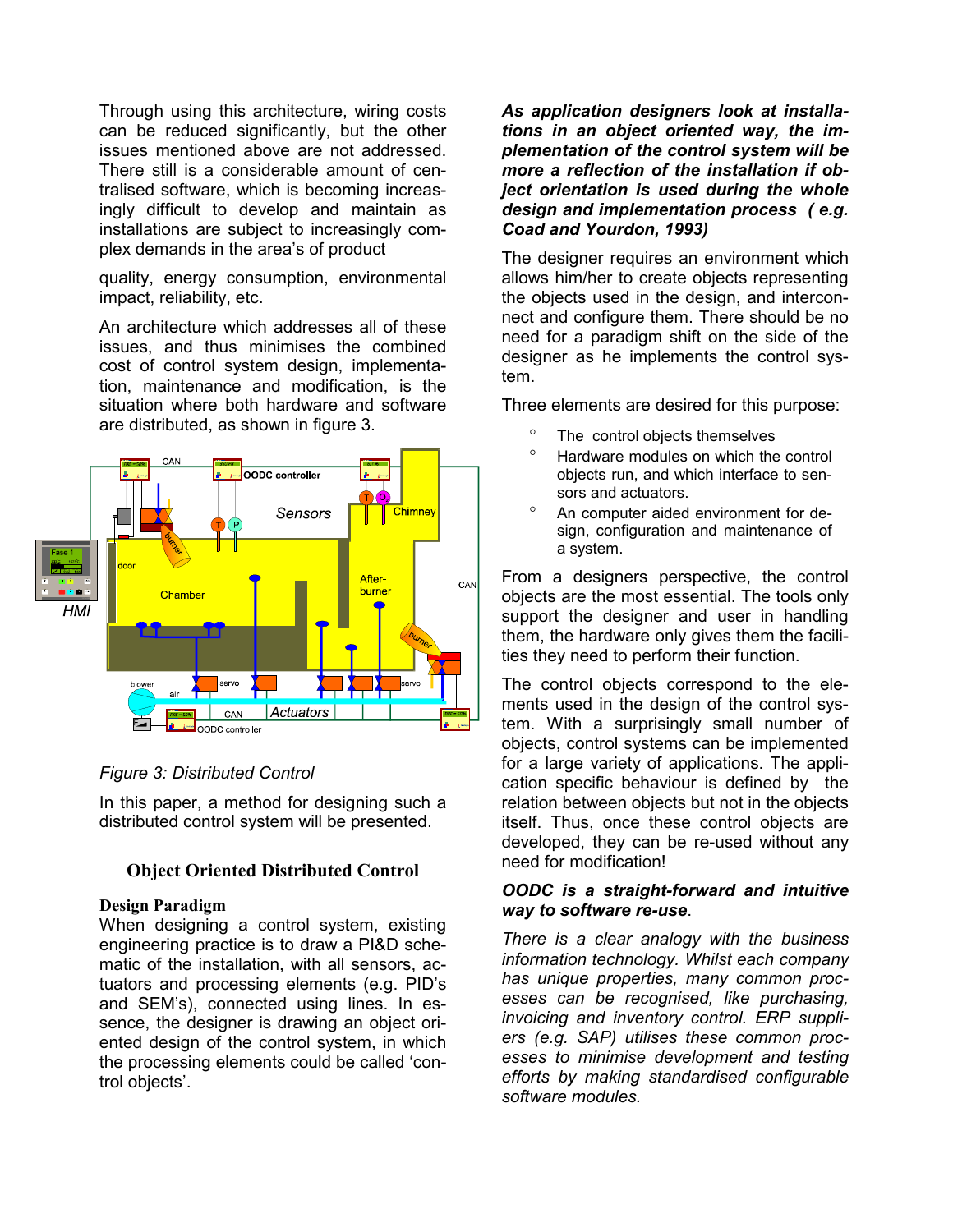Such a combination of software-components, hardware-modules en designer environment is developed at Intulogic. It is meant to enable applications engineers to create and maintain there own control systems without needing to have knowledge about software engineering or network technology. It is called the *'Linked Objects Family'* (LOF*tm*)

#### **Linkpoint Approach**

Each control object is a self-contained unit, which is fully responsible for reacting in an appropriate manner to external events. An object can accept information from other objects, and/or provide information to other objects, depending on its function. For each object, several types of information can be defined, which can be seen as connection points for communication: *linkpoints*, as shown in figure 4.



As each object is responsible for its own actions, but not for the actions of other objects, it follows that the responsibility of an object ends at the moment it provides its information. Whether any other object uses that information, is not its responsibility, but that of the application designer. This behaviour is commonly called the *producer / consumer* model. Information is broadcast by the *producer* and can be used by any number of other objects, the *consumers*.

Typically, a consumer does not acknowledge reception of the message. As consumers (often associated with actuators) should be intrinsically safe, they should know how to respond to error conditions (such as communication failure). Therefore, the consumer should be responsible for checking the communication with the producer. The producer (often associated with a sensor) can not respond to an error condition in a way which would make the control system intrinsically safe*.* 

With the linkpoint concept, it is often not necessary for a control object to have any 'internal' parameters. Most parameters, for example the factors of a PID regulator, can be implemented as linkpoints. This gives the designer easy means to modify these, and also makes it straight-forward to implement for example a gain-scheduling scheme.

## **Hierarchical Structure**

For correct communication, every object in a control system must be identifiable. It is possible to give each object a unique number, but such a number gives no information which might help the user to interpret network communication. A much more straightforward and intuitive approach is to relate the identifier of the object to its *type* and *location* in the control system. A *location* can then be defined as an area which is so small that there is at most one control object of each type in it. Thus, each control object is uniquely identified by its object type and location. Objects of different types which are located close to each other, can share the same location number. For example, a PID can have the same location number as the servo it controls.

However, when building large installations, a type and location number is not sufficient to keep message interpretation intuitive. A third number is needed, which holds information on the *area* in which the object is located. An *area* is defined as a part of the installation which has an intuitive boundary, and which preferably is repeated in the system. The control systems for each area can then be copies of each other, using different area numbers. Using this scheme, not only software components can be re-used, but complete system designs!

It can be useful to address several objects at the same time by using wild-cards. To use a common example, in a fully automated house, it might be useful to switch all 'light' objects in the 'kitchen' area on at the same time. This could be done by using the wildcard 'all' for location.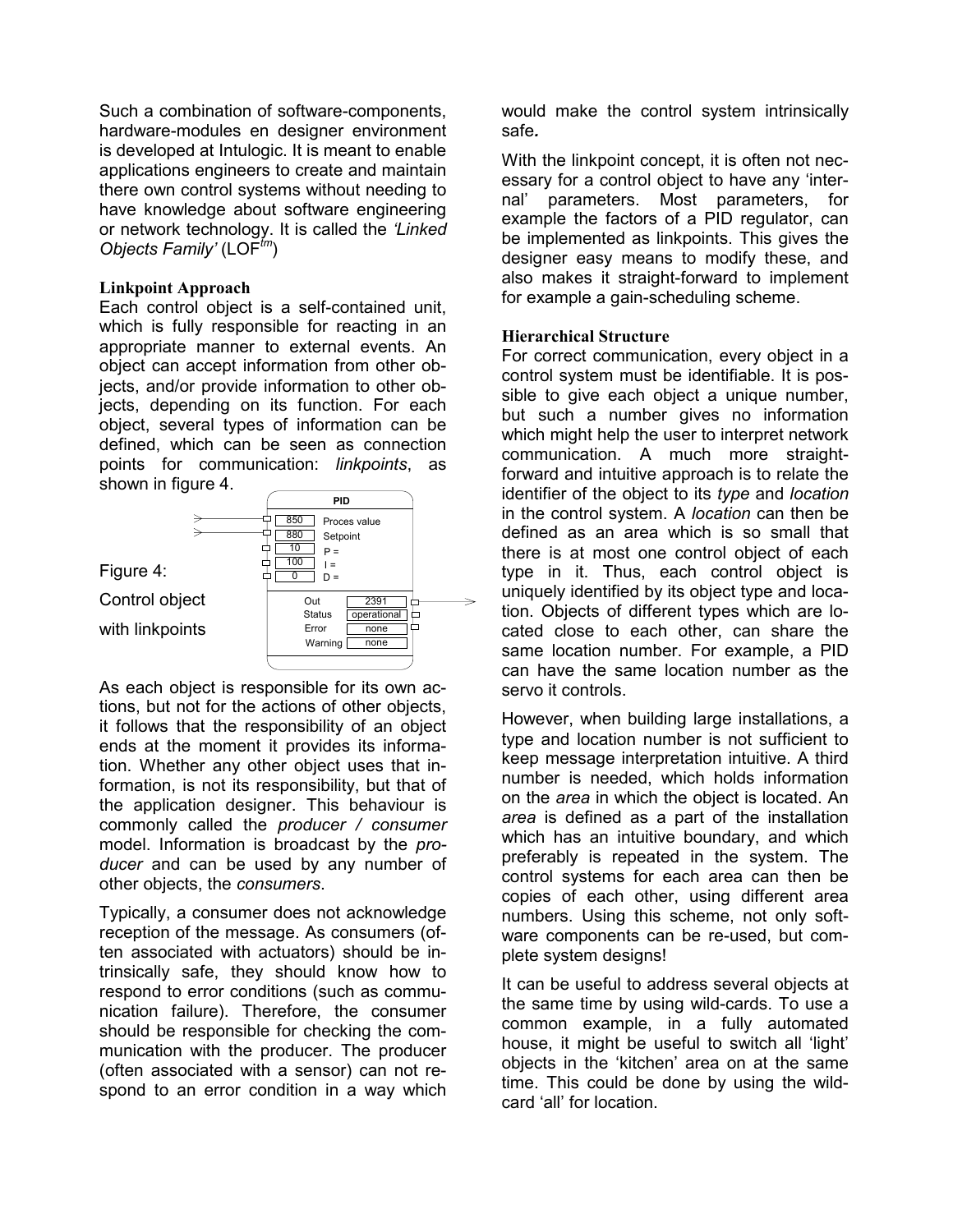In the perception of the designer there can be a close relation between several objects of different types and in different locations, e.g. a complete control loop in a system. For this purpose, the concept of a *group* can be introduced. Each object can be said to belong to one or more groups, which could span many area's and locations. A group can be defined as any number of objects which have a common attribute, as perceived by the user. This attribute might relate to the function or purpose as required by the designer.

An example of such a group might be all the lights which would need to be switched on in case there is a power failure in a large building, and only limited power is available through the back-up power system. All lights would then be switched off, and only the lights belonging to group 'emergency' would be switched on, using only 2 messages which need not be changed if the lighting system in (part of) the building changes.

#### *Wildcards can be used in any field: Group, Area, Location, or Object. Thus, it is possible to address any combination of objects and synchronise them using a single message.*

 This not only simplifies system design but also allows for extremely fast run time diagnostics, using commands like: "*All Objects in Group 'pressure control', do a self-test"* or *"All Servo's in Incinerator 1 what is your error state?".*

#### **Minimising network traffic**

As network bandwidth is limited due to hardware constraints, it is worthwhile to use a structure which minimises network traffic.

First of all, network traffic can be minimised by designing control objects which are 'loosely coupled', i.e. which do not depend on other objects for their internal operations. This is a consequence of proper object oriented design, and also a pre-requisite for object re-use (e.g. Carroll and Ellis, 1995). Objects that are loosely connected require few items of information to be communicated in order to carry out a specific task.

An other effective way to minimise network traffic is to filter all sensory data before it is transmitted on the network, using an intelligent software component. Rules can be built into the software to determine when new sensory information is relevant, and when it is not.

Network traffic can be minimise further by careful selection of the location of control objects. Consider the common control loop shown in figure 5. It is assumed that for every sensor reading, a PID output and an actuator position are generated. With OODC, the location of the PID can be chosen freely.



# *Figure 5: Minimising bus traffic*

For objects which are located on the same module, the designer can choose not to broadcast the information on the network, but to let the objects communicate internally.

Then, by locating the PID with the object used to drive the actuator, network traffic can be reduced by a factor three compared with the situation where the PID is in a separate location, and by a factor two compared with locating the PID with the sensor. In most remote-I/O systems the PID is separate from both sensor and actuator, thus maximising network traffic…

## **OODC Implementation Issues**

#### **Network**

The network is a vital component of an object oriented distributed control system. The network needs to satisfy the following requirements

- ° High reliability (network is essential to operation of control system).
- Sufficient bandwidth.
- ° Support for producer / consumer communication model.
- ° Deterministic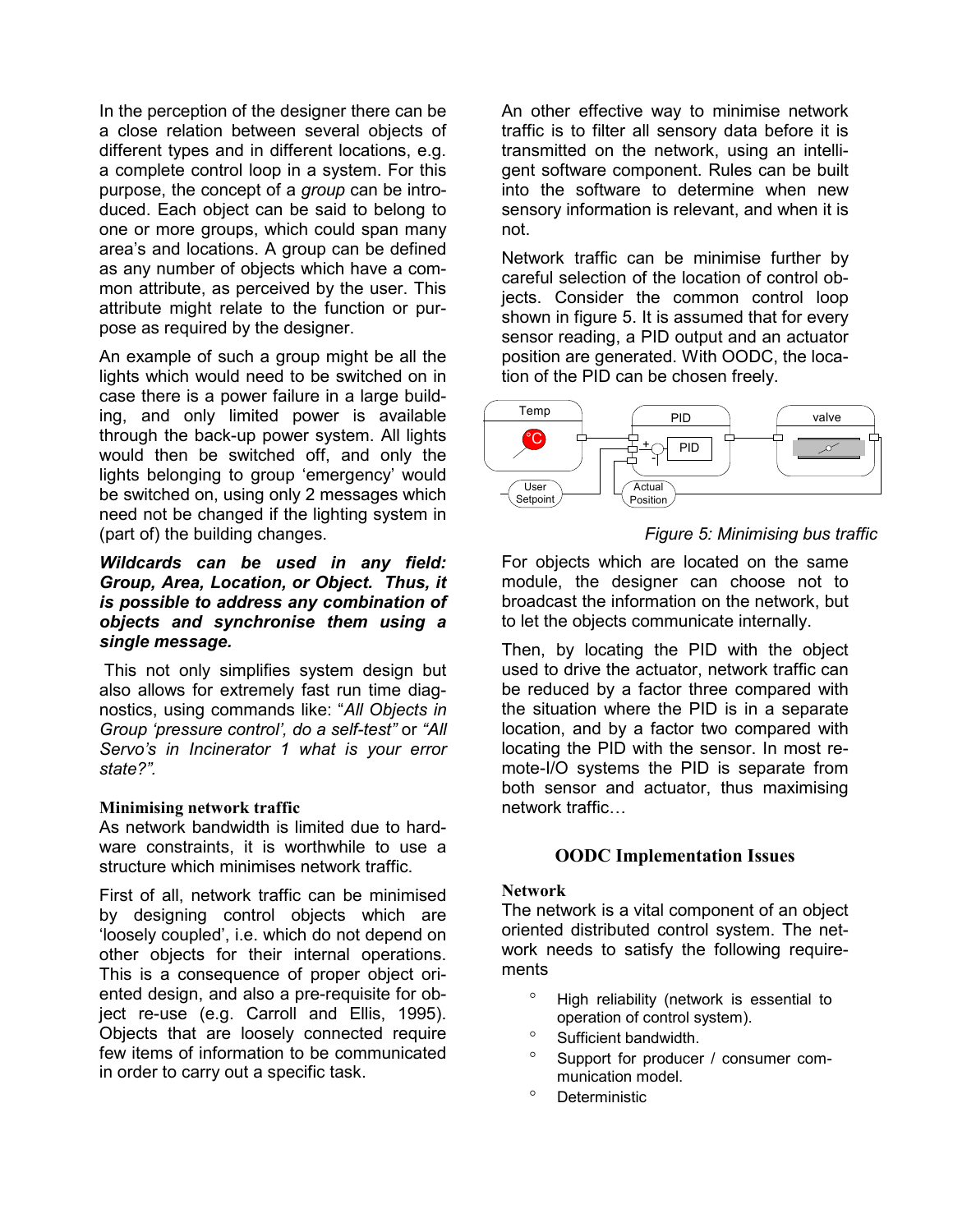CAN satisfies all these requirements and more. Because CAN is used extensively in the high-volume automotive industry, it also has the following advantages:

- Supported by most popular microcontroller families.
- ° Low cost.

This makes CAN well suited for use in distributed control systems.

## **OODC Implementation Using CAN**

The primary need for an object-oriented distributed control system is to be able to produce a linkpoint value, to be consumed by an other linkpoint. A protocol should be used which supports the designer in configuring these linkpoints. A large number of protocols exist for CAN which are capable of doing this, but most require specialist knowledge. Therefore, a more straight-forward and intuitive protocol is used for LOF.

The LOF protocol can use the following format if implemented with a 11 bits ID frame:

Information message (7 data bytes)

| <u>Id Intrileni</u> |  |  |                                              |  | 5&6   |
|---------------------|--|--|----------------------------------------------|--|-------|
| XX                  |  |  | group   area   location   object   linkpoint |  | value |

Here, the Id is related to the node and to the priority. It does not contain any information on the object. The scope of the id is limited to its subnet and no longer relevant if the message is transported across bridges or gateways.

The rest of the information is related to the object. The Area.Location.Object combination is unique in the whole installation.

Each node autonomously gets it id's. It can use the same id for all objects in it but also use different id's if it need to communicate on several priority categories.

For any specific installation, a database would exist which maps the numbers for Group, Object, Area etc. to a text string. For example, the user might see the following message

|     |  |     |                    | id   rtr   len   Group   Area   Location   Type   Linkpoint   Value |       |
|-----|--|-----|--------------------|---------------------------------------------------------------------|-------|
| 514 |  | All | Filter Cyclone PID | Output                                                              | 12000 |

which would be the new value calculated by a PID controller.

By omitting the value (resulting in a message with 5 data bytes), a request can be posted for the linkpoint to be produced. This mechanism is similar to Remote Transmit Request messages in CAN.

A draw back of this protocol is that it is not sufficient that CAN controllers filter the relevant identifiers in hardware. In this implementation additional software filtering is necessary.

#### **Network Management**

The acceptance of industrial networks is not as high as it could be in several application area's. The issues of network management is sometimes considered a factor in this.

*From the point of view of application engineers, network configuration tools at the best solve or simplify problems with would not have been there in the first place if no network were used at all.* 

CAN has proven to be an ideal network for OODC since it is possible to use it without any network considerations of application engineers.

There is no master in CAN and there is no need for giving nodes an address.

Although the nodeguarding mechanisms in remote I/O systems are typically considered network management tasks, it is not required for OODC. In OODC the consuming object can take appropriate action if vital information is not available. This is an application related issue, not a decision what can be made on a system level.

However, for communication using a CAN network, it must be guaranteed that no nodes will ever try to transmit a message with the same message ID.

For this purpose, Intulogic's Autonomous Identifier Distribution and Allocation algorithm (AIDA) is used. Each hardware module autonomously requests an CAN ID during start-up, in different priority categories if necessary.

This allows hot-swapping of defect modules and extension of control systems during op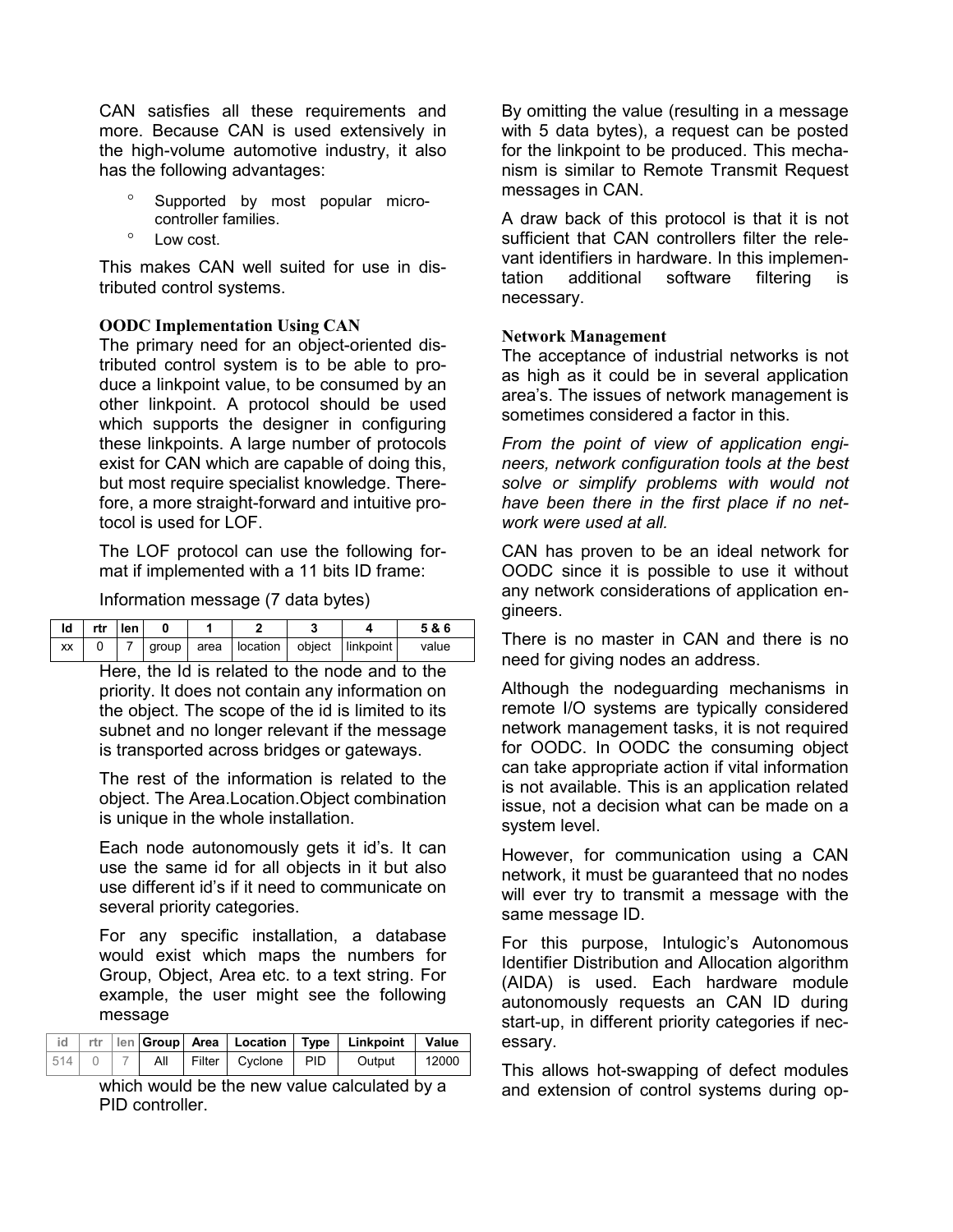eration by adding new modules, without having to update a centralised control unit.

#### **System Testing**

Testing is an important part of control system implementation. Software components need to be tested exhaustively during development, and installations need to be tested thoroughly before commissioning to ascertain that all modules are implemented correctly. However, good testing is rapidly becoming extremely difficult, as the number of possible states increases exponentially with the number of inputs and outputs in a system. It is imperative that a modern design method allows for easy testing.

OODC greatly simplifies testing at all levels. Software components are of small size, making them relatively easy to test. Also, existing software can be re-used without any modifications, and thus without need for re-testing them in a new control system.

The linkpoint concept allows for easy testing of an implemented control system. At any point in the system, the user can inspect linkpoint communication, thus verifying correct behaviour of all components. Also, by simply sending a message, any event can be simulated, and behaviour observed.

As all messages are broadcast, logging of system behaviour is straight-forward. With OODC, it is not only possible to log sensor / actuator data, but it is also possible to log all information which would be 'internal' if the software were not distributed. The source of any problem can thus be traced quickly.

#### **Trouble shooting**

The characteristics of OODC which aid the user in testing, are also of tremendous benefit in trouble-shooting. By observing linkpoint communication, and communicating with the control objects, the cause of a problem can be found very quickly. When the problem is found, the user can decide whether to replace defective hardware, or construct a workaround. Through the flexibility of linkpoint communication, a work-around is often quite easy to implement, for example by disabling certain parts of the control system, simulating

other parts of it, or overriding faulty measurements during operation. Of course, it is up to the service engineer to decide whether it is safe to do so.

#### **Tools for OODC**

Due to the close relationship between the original design and the actual control system, it is not difficult to built tools which make the conversion from design to implementation almost trivial. A tool-set for OODC should support the following facilities:

**Creation** of a control system through computer aided design: the ability to create control objects, assign appropriate area and locations and link them. An example is shown in figure 6.



**Configuration** of a control system: the ability to place control objects at hardware modules, configure the linkpoints and set parameters. An example is shown in figure 7.

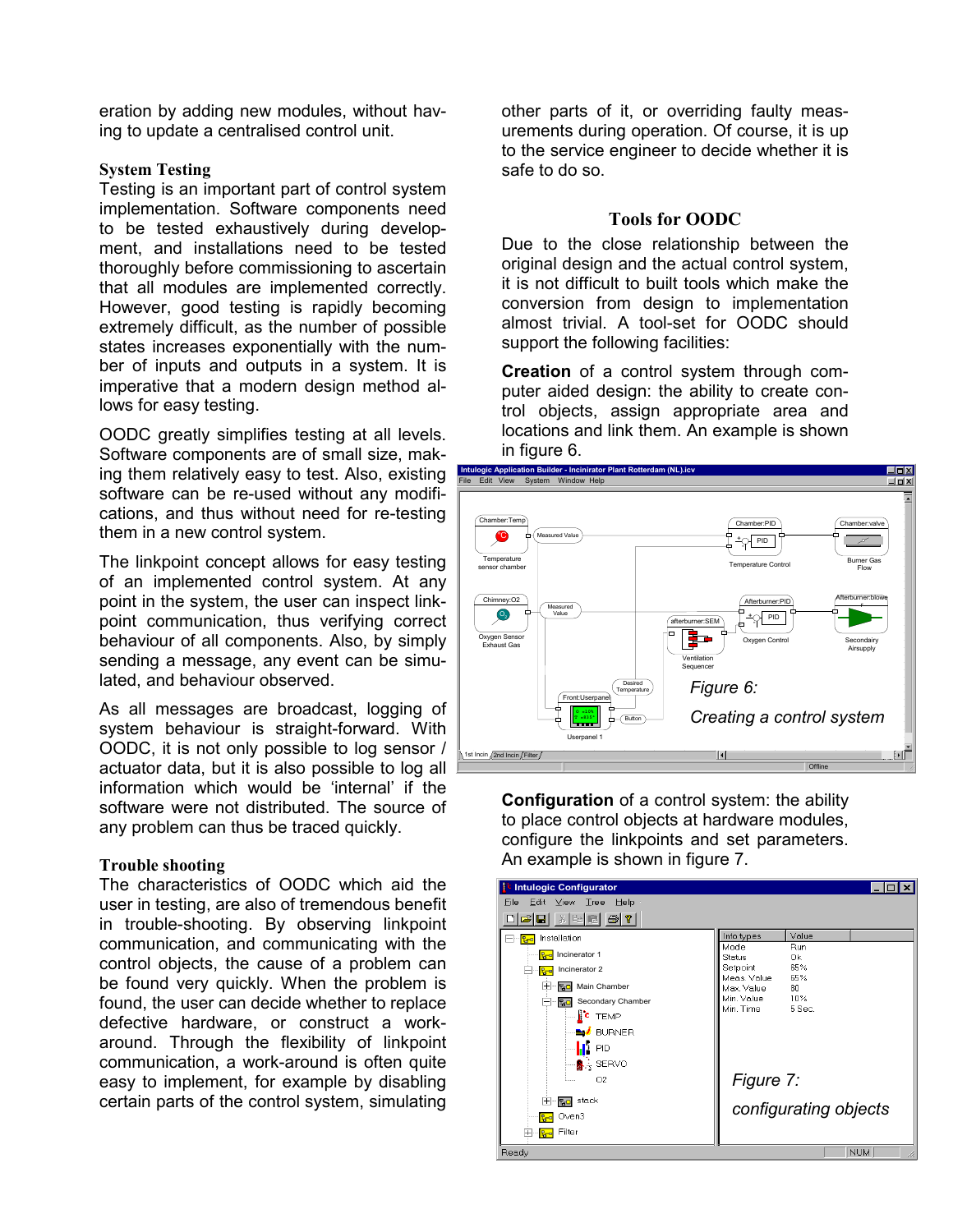**Maintenance** of a control system: Supervise a system, diagnose any problems, correct them through changing the configuration (if applicable) and determine which hardware needs maintenance, repair or replacement.

| Intulogic LOF Tracer: Filter.All: All.All  |  |
|--------------------------------------------|--|
| Filter.Heatexchanger: Temp.MeasValue = 830 |  |
| Filter Stack: PID SetPoint = 600           |  |
| Filter Pool: Pressure MeasValue = 500      |  |
| Filter All: Pressure Error = ?             |  |
| Filter Main Chamber: Pressure Error = 0    |  |
| Filter Pool: Pressure Error = $0$          |  |
| Filter Scrubber: Pressure Error = 0        |  |
| Filter Exhaust: Valve Position = 50        |  |
| Filter Exhaust: Valve SetPoint = 10        |  |
|                                            |  |

An

example is shown in figure 8. *Figure 8: Monitoring the CAN bus* 

#### **Supervision tools**

Supervision of installations can be done with common available SCADA systems. However, since SCADA systems typically ar

e I/O or variable oriented however, there would be a need for a paradigm swift.

OODC supervision tools could also use the same databases as the developer did and response directly to the CAN messages, which is exceptional straightforward and intuitive. With very little effort it is possible to create userpanels to present system status and allow user interaction. Standard trending software can also use the shared database and allows users or application engineers to investigate trends or relations. Some examples are shown in figure 9.



*Figure 9, HMI and trending software use the same database as the application builder.* 

# **OODC Hardware**

The number of I/O points per unit needs to be sufficient but not too large. In order to keep complexity low, it is advantageous to have about 2-4 objects per HW module. An example is shown in figure 10.



*and high CPU performance,* 

*connecting directly to sensors and actuators* 

#### **Interface to sensors / actuators**

Several industrial standards exist which can be used to connect OODC hardware to sensors & actuators, e.g. 4-20mA current loop, HART, RS-485, etc., which the OODC hardware modules should be able to use. To achieve maximum flexibility, these interfaces could be implemented as add-on modules, which are placed on a standard module with basic I/O and CAN interface. The control objects linked to these sensors and actuators should then be placed in the same module.

Currently, there are a large amount of sensors and actuators available which connect directly to a CAN network using one of the popular protocols CANopen, DeviceNet or SDS. It is possible to intermix these devices, as all the mentioned protocols use the same physical layer. It is possible for the linkpoints of the control objects to be implemented in such a way that the control objects communicate directly with these sensors / actuators. (e.g. A transmit PDO of a CANopen sensor could be a linkpoint for a PID controller)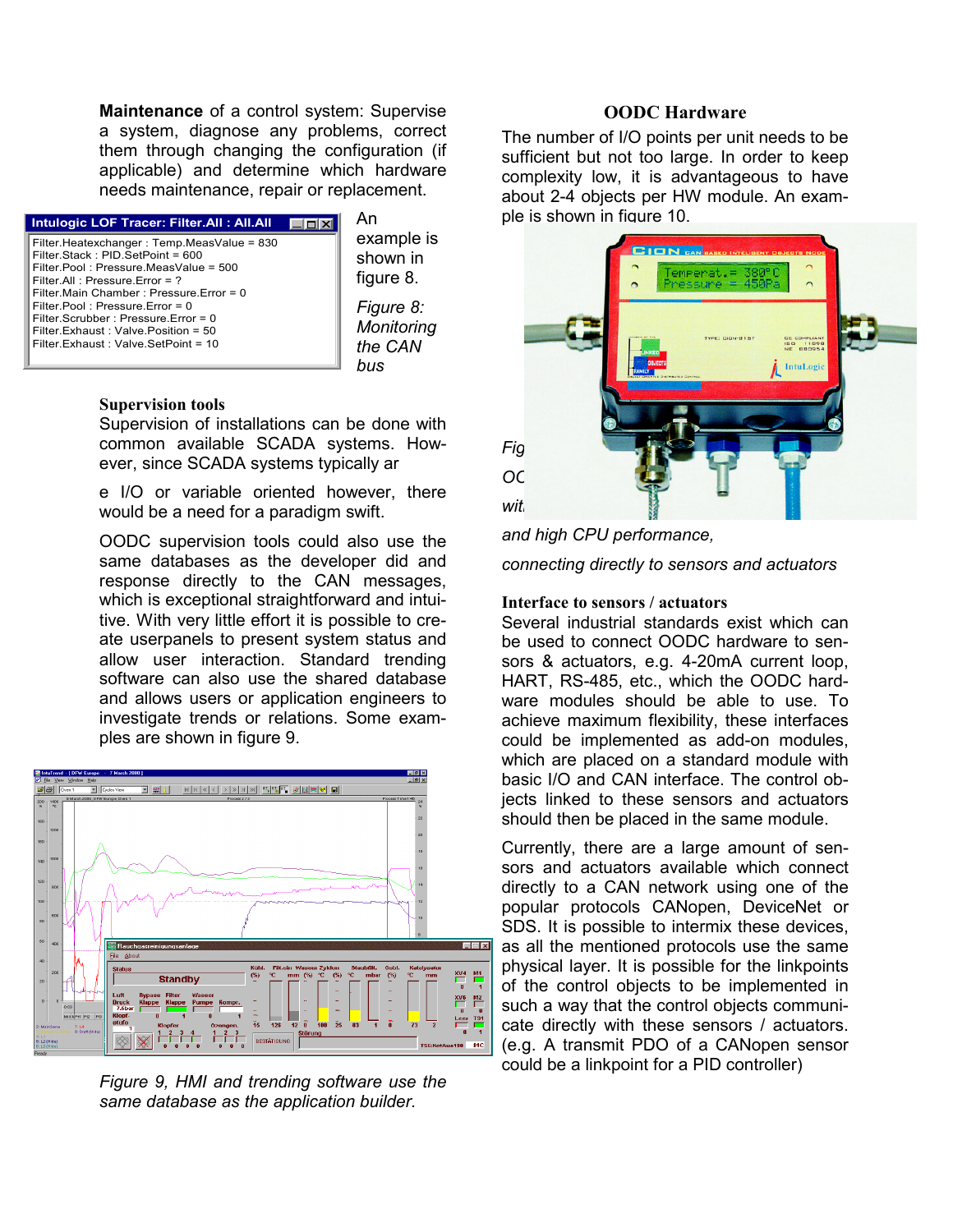In order to avoid that all objects need to understand several protocols, protocol interpretation should be done by the real time operating system. Thus, the protocol being used is transparent to the object.

#### **Bridges & sub-networks**

Due to limitations of the network used, it is often necessary to sub-dived the network into several sub-nets. When using location / area addressing, it is often convenient to use a single sub-net for a single area.

#### **OODC Software**

As with the hardware, OODC software should be tailored to relieve the designer of as much overhead as possible. Thus, OODC software should be centred around the control objects, and their communication through linkpoints.

#### **Design of Control Objects**

In the design of control objects, it is important to manage the level of complexity such that the objects correspond to the user's intuitive perception of the objects. It was found that the short-term memory of a person can handle 5 to 9 items (Miller, 1956). Thus, the user should be present with at most 9 main objects, which can have at most 9 different modes of operation and linkpoints. In this way, the user is able to use the control objects intuitively, without constantly needing to refer to manuals.

Also, objects should be designed to a common template. Every object should have an error output for reporting fault conditions, and an input with which it can be switched on and off. Common names for linkpoints should express common functionality. Thus, complexity is reduced further.

Because the object might need to be intrinsically safe, it must be able to monitor whether all input signals behave as expected. All objects which provide information must have intrinsically safe default values for these outputs.

The use of standard control objects instead of tailor-made software, greatly simplifies the development process. Each object can be

designed, implemented and tested individually. As complexity for each object is low, development costs are low. The code for these objects need not be changed during the lifetime of the product, but can be re-used continually. Objects designed for specific tasks can be re-used in future projects.

#### **OODC: Perspective for the Future**

#### **Ethernet and OODC**

At this moment there is a lot of attention for the use of Ethernet in control systems. The large bandwidth and long distance of Ethernet combines well with the high reliability and deterministic performance of CAN. For the purpose of supervision, remote operation and data logging, Ethernet could replace CAN on the upper end if real-time constraints are not stringent. A likely mixed configuration is shown in figure 11. Often real time communication between several controller areas is not required. Then, the CAN bridges could be removed.

*CAN and Ethernet combined can easily cover al needs from the ERP top of the CIM pyramid to the Actor/Sensor bottom of it.* 



*Figure 11: CAN combined with Ethernet*

#### **Increased Availability**

Another trend is an increased demand for high availability systems. With OODC, it is relatively easy to increase availability trough built-in redundancy, to prevent a single point of failure from leading to system degradation.

One possibility is to implement a redundant CAN network but this is expensive. A more